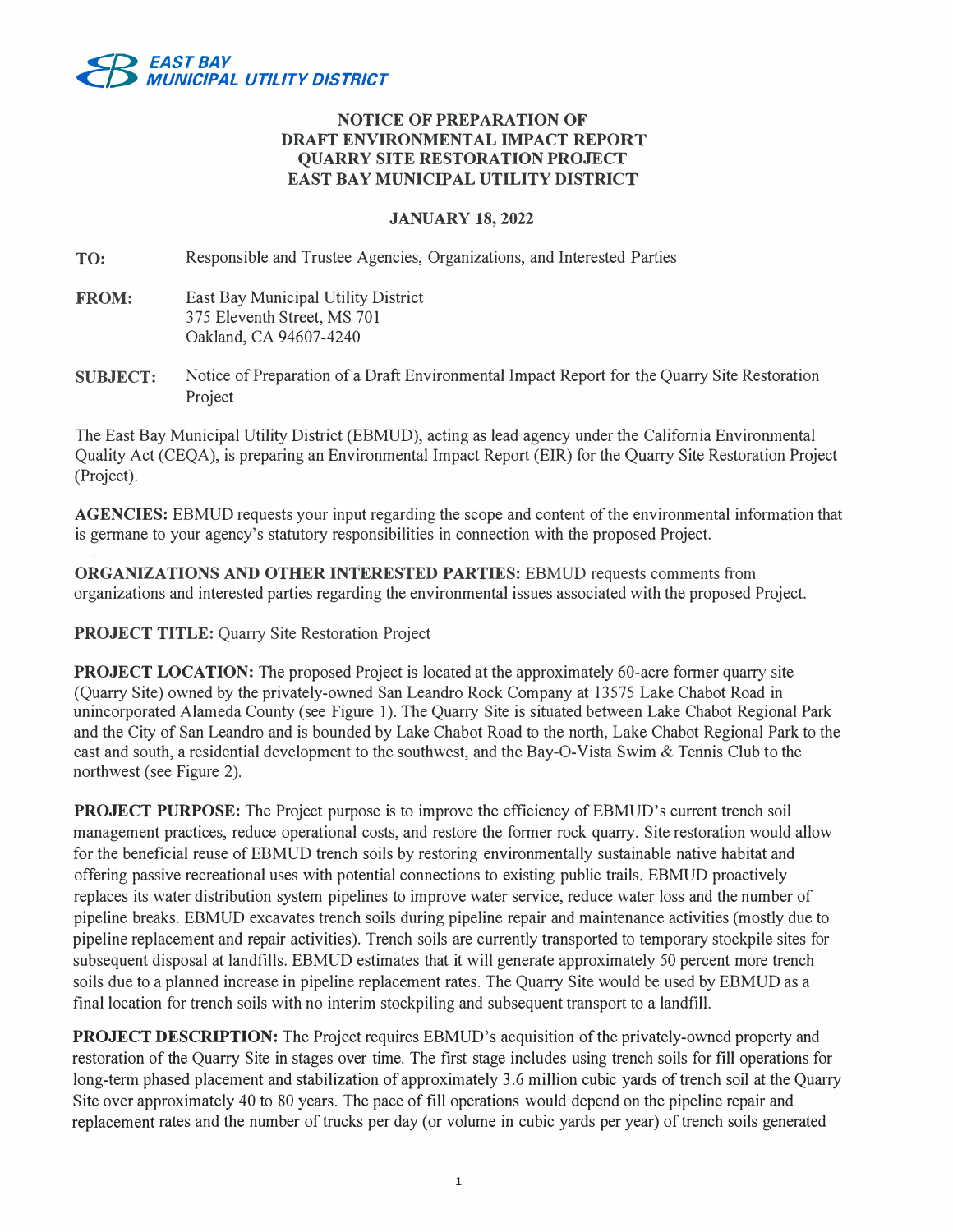

throughout EBMUD's service area and transported to the Quarry Site. Trucks would access the Quarry Site from Lake Chabot Road. During fill operations, EBMUD would also use an area of the Quarry Site for temporary stockpiles of trench backfill materials and another area for the mechanical separation of the trench soil/water mixture generated during pipeline repair projects. The fill operations stage would be followed by the site restoration stage which would include planting of native trees and hydroseeding with native wildflower and grass species, followed by grading and installation of a public recreational trail. The final stage of the Project is the long-term use of the restored site for open space and passive recreation. Figure shows a conceptual site restoration design. The restored site would be managed as public park land and/or open space, benefitting wildlife and providing open space and a recreational trail for communities in EBMUD's service area.

**POTENTIAL ENVIRONMENTAL EFFECTS:** The following areas of potentially significant environmental impacts will be analyzed in the EIR: Aesthetics, Air Quality, Biological Resources, Cultural Resources, Energy, Geology and Soils, Greenhouse Gas Emissions, Hazards and Hazardous Materials, Hydrology and Water Quality, Land Use and Planning, Mineral Resources, Noise, Transportation and Traffic, Tribal Cultural Resources, Utilities and Service Systems and Wildfire. Potential cumulative impacts and potential for growth inducement will be addressed; alternatives, including the No Project Alternative, will be evaluated.

**PUBLIC REVIEW PERIOD:** This Notice of Preparation (NOP) is available for public review and comment pursuant to the California Code of Regulations, Title 14, Section 15082(b) for 30 days. The comment period for the NOP begins January 18, 2022 and ends on February 18, 2022. Your response must be sent at the earliest possible date but not later than 30 days after receipt of this notice.

**RESPONSES AND QUESTIONS:** Responses to or questions regarding this NOP should be directed to:

Chien Wang, Project Manager East Bay Municipal Utility District 375 Eleventh Street, MS 701 Oakland, CA 94607-4240 Or by email to: quarry.restoration@ebmud.com

**CEQA PROCESS:** The Draft EIR is planned for publication in spring 2023, with action by EBMUD's Board of Directors expected in summer 2023. Notice will be given of public meetings, including a meeting that will be held during the Draft EIR comment period. At the end of the review and comment process, EBMUD's Board of Directors will determine whether to certify the EIR and approve the Project. The NOP and all CEQA-related documents for this Project will be available for review on the EBMUD website at: www.ebmud.com/quarry.

 $1/18/22$ 

Olujimi 0. Yoloye Director of Engineering and Construction East Bay Municipal Utility District

OOY:DJR:

Attachments: Figure I: Project Location Figure 2: Project Site and Vicinity Figure 3: Site Restoration Design Concept **Date**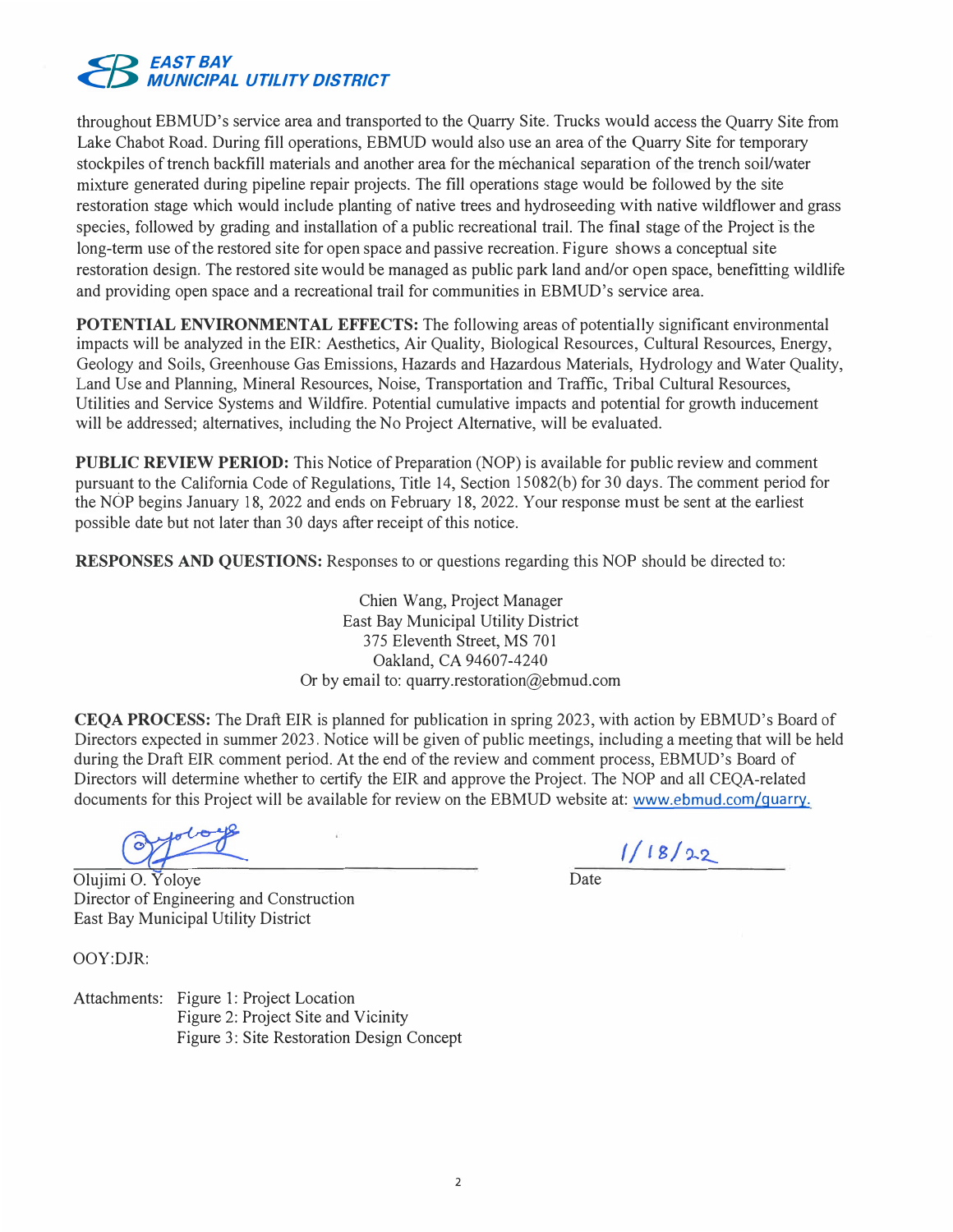

**Figure 1: Project Location**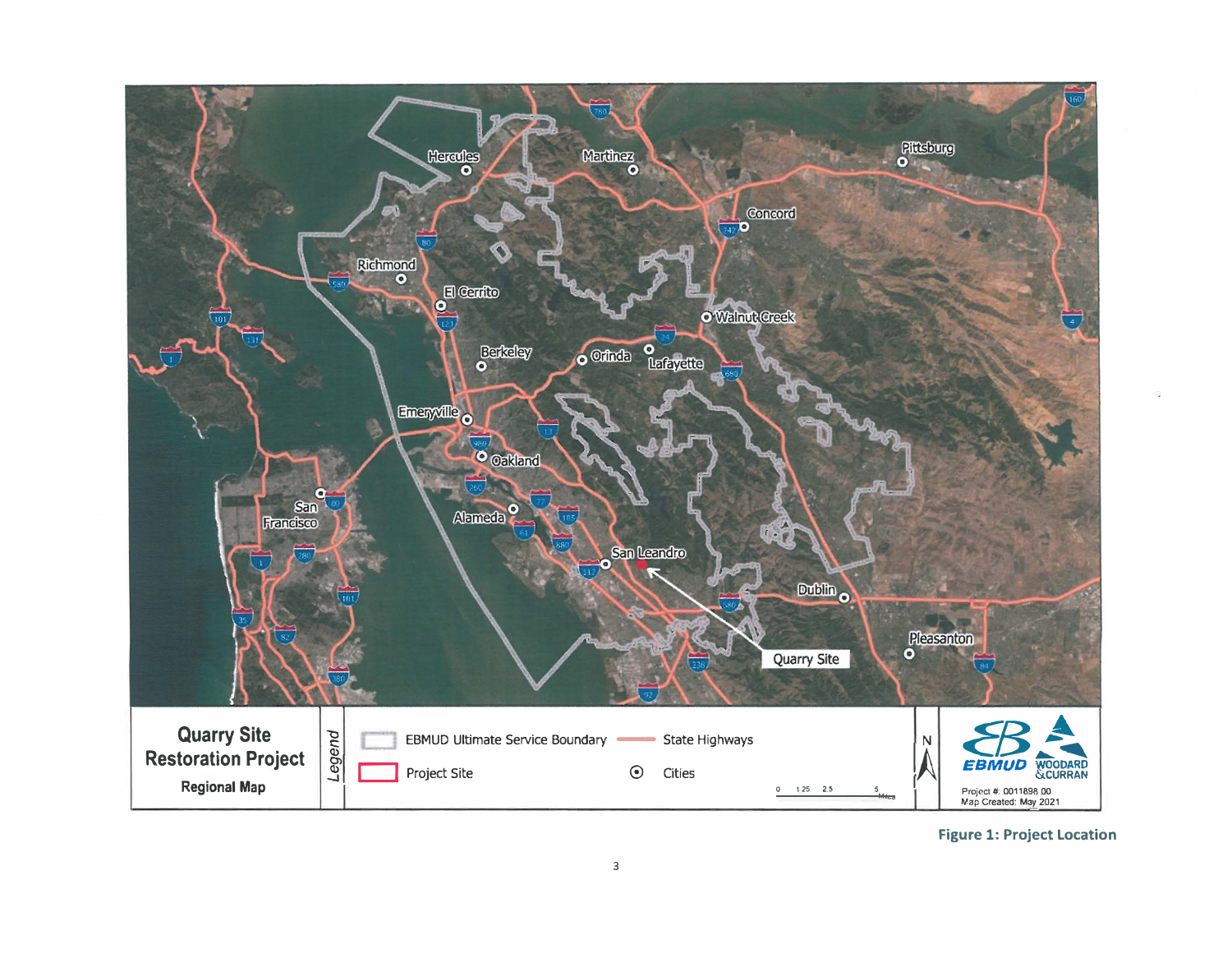



**Figure 2: Project Site and Vicinity**